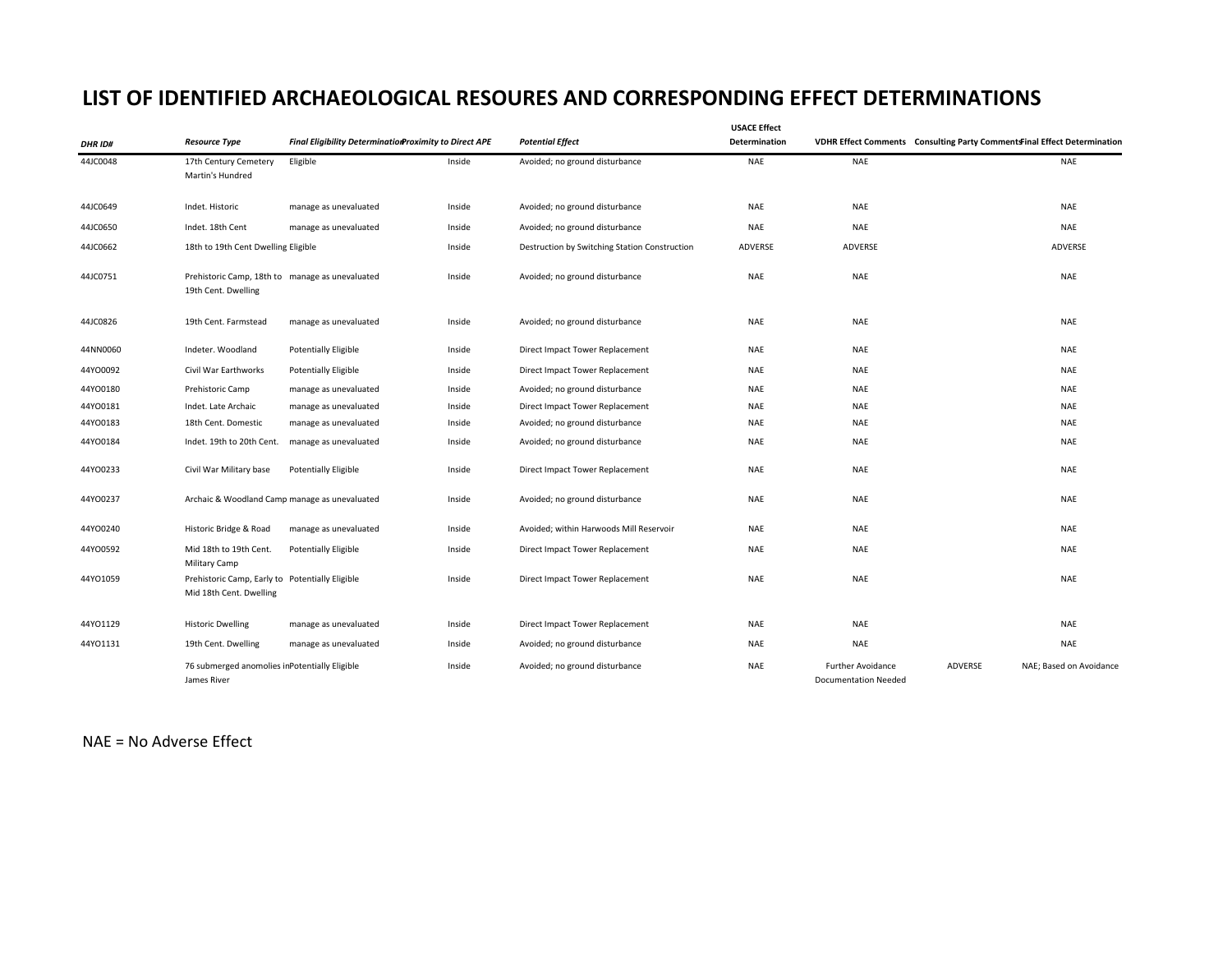## **LIST OF IDENTIFIED ARCHITECTURAL RESOURCES AND CORRESPONDING EFFECT DETERMINATIONS**

|                | <b>Resource Name</b>                                  | <b>Final Eligibility Determination</b>                                                  | Direct/Indirect<br><b>APE</b> | <b>Proximity to Distance From</b> |                    | Visible to  |                                      |                                        | Consulting               | <b>Final Effect</b> |
|----------------|-------------------------------------------------------|-----------------------------------------------------------------------------------------|-------------------------------|-----------------------------------|--------------------|-------------|--------------------------------------|----------------------------------------|--------------------------|---------------------|
| <b>DHR ID#</b> |                                                       |                                                                                         |                               | <b>ROW</b>                        | <b>ROW</b> (miles) | Undertaking | <b>USACE Effect</b><br>Determination | <b>VDHR Effects</b><br><b>Comments</b> | Party<br><b>Comments</b> | Determination       |
| 046-0031       | Bourne-Turner House at Smith's                        | Potentially Eligible under Criteria                                                     | Indirect                      | Outside                           | 8.75               | No          | <b>NAE</b>                           | <b>NAE</b>                             |                          | <b>NAE</b>          |
|                | Beach                                                 | C                                                                                       |                               |                                   |                    |             |                                      |                                        |                          |                     |
| 046-0037       | Fort Huger                                            | <b>NRHP Listed</b>                                                                      | Indirect                      | Outside                           | 3.21               | Yes         | <b>NAE</b>                           | <b>NAE</b>                             | ADVERSE                  | <b>NAE</b>          |
| 046-0044       | Bay Cliff Manor on Burwell's                          | Potentially Eligible under Criteria                                                     | Indirect                      | Outside                           | 7.11               | No          | <b>NAE</b>                           | <b>NAE</b>                             |                          | <b>NAE</b>          |
|                | Bay/James C. Sprigg, Jr. House                        | c                                                                                       |                               |                                   |                    |             |                                      |                                        |                          |                     |
| 046-0094       | Basses Choice (Days Point                             | NRHP Listed; Archaeological Sites Indirect                                              |                               | Outside                           | 7.67               | Yes         | <b>NAE</b>                           | <b>NAE</b>                             |                          | <b>NAE</b>          |
|                | Archeological District, Route 673)                    | 44IW0003-44IW0237                                                                       |                               |                                   |                    |             |                                      |                                        |                          |                     |
| 046-0095       | Fort Boykin Archaeological                            | <b>NRHP Listed</b>                                                                      | Indirect                      | Outside                           | 8.84               | Yes         | <b>NAE</b>                           | <b>NAE</b>                             | ADVERSE                  | <b>NAE</b>          |
|                | Site/Herbert T. Greer House and<br>Gardens, Route 705 |                                                                                         |                               |                                   |                    |             |                                      |                                        |                          |                     |
| 046-5045       | Barlow-Nelson House, 5374 Old                         | Potentially Eligible Under Criteria                                                     | Indirect                      | Outside                           | 6.33               | No          | <b>NAE</b>                           | <b>NAE</b>                             |                          | <b>NAE</b>          |
|                | Stage Highway                                         | C                                                                                       |                               |                                   |                    |             |                                      |                                        |                          |                     |
| 046-5138       | Bay View School, 6114 Old Stage<br>Hwy                | Potentially Eligible Under Criteria<br>A&C                                              | Indirect                      | Outside                           | 6.84               | No          | <b>NAE</b>                           | <b>NAE</b>                             |                          | <b>NAE</b>          |
| 046-5415       | USS Sturgis (MH-1A Sturgis,                           | Eligible Under Criteria A &                                                             | Indirect                      | Outside                           | 1.92               | No; Removed | <b>NAE</b>                           | <b>NAE</b>                             |                          | <b>NAE</b>          |
|                | Nuclear Barge, James River<br>Reserve Fleet)          | Consider D                                                                              |                               |                                   |                    |             |                                      |                                        |                          |                     |
| 047-0001       | Carter's Grove                                        | NHL; NRHP Listed                                                                        | Indirect                      | Outside                           | 0.43               | Yes         | ADVERSE                              | ADVERSE                                | ADVERSE                  | ADVERSE             |
| 047-0002       | Colonial National Historic Park;                      | <b>NRHP Listed</b>                                                                      | Indirect                      | Outside                           | 3.16               | Yes         | ADVERSE                              | ADVERSE                                | ADVERSE                  | ADVERSE             |
|                | Colonial Parkway Historic District                    |                                                                                         |                               |                                   |                    |             |                                      |                                        |                          |                     |
| 047-0009       | Jamestown National Historic Site / NRHP Listed        |                                                                                         | Indirect                      | Outside                           | 3.26               | Yes         | ADVERSE                              | ADVERSE                                | ADVERSE                  | ADVERSE             |
|                | Jamestown Island / Jamestown                          |                                                                                         |                               |                                   |                    |             |                                      |                                        |                          |                     |
|                | <b>Island Historic District</b>                       |                                                                                         |                               |                                   |                    |             |                                      |                                        |                          |                     |
| 047-0010       | Kingsmill Plantation                                  | <b>NRHP Listed</b>                                                                      | Indirect                      | Outside                           | 3.16               | Yes         | <b>NAE</b>                           | <b>NAE</b>                             | ADVERSE                  | <b>NAE</b>          |
| 047-0043       | Amblers (Amblers-on-the-James)                        | Eligible                                                                                | Indirect                      | Outside                           | 6.64               | No          | <b>NAE</b>                           | <b>NAE</b>                             |                          | <b>NAE</b>          |
| 047-0082       | Governor's Land Archaeological<br>District            | <b>NRHP Listed</b>                                                                      | Indirect                      | Outside                           | 5.70               | No          | <b>NAE</b>                           | <b>NAE</b>                             |                          | <b>NAE</b>          |
| 047-5307       | Artillery Landing Site at Trebell's                   | Potentially Eligible Under                                                              | Indirect                      | Outside                           | 0.52               | Yes         | <b>NAE</b>                           | <b>NAE</b>                             |                          | <b>NAE</b>          |
|                | Landing                                               | Criterion D                                                                             |                               |                                   |                    |             |                                      |                                        |                          |                     |
| 047-5333       | Martin's Hundred Graveyard                            | Eligible under Criteria A & D                                                           | Direct                        | Inside                            | 0.00               | Yes         | <b>NAE</b>                           | <b>NAE</b>                             |                          | <b>NAE</b>          |
|                | (Cemetery)                                            |                                                                                         |                               |                                   |                    |             |                                      |                                        |                          |                     |
| 047-5432       | 4H Camp, 4H Club Road                                 | Potentially Eligible Under A & C                                                        | Indirect                      | Outside                           | 9.20               | No          | <b>NAE</b>                           | <b>NAE</b>                             |                          | <b>NAE</b>          |
| 090-0020       | Pleasant Point (Crouches Creek                        | <b>NRHP Listed</b>                                                                      | Indirect                      | Outside                           | 4.32               | Yes         | <b>NAE</b>                           | <b>NAE</b>                             |                          | <b>NAE</b>          |
|                | Plantation)                                           |                                                                                         |                               |                                   |                    |             |                                      |                                        |                          |                     |
| 090-0024       | New Chippokes (Jones-Stewart<br>Mansion)              | NRHP Listed; associated with<br><b>Chippokes Plantation Historic</b><br><b>District</b> | Indirect                      | Outside                           | 2.07               | No          | <b>NAE</b>                           | <b>NAE</b>                             |                          | <b>NAE</b>          |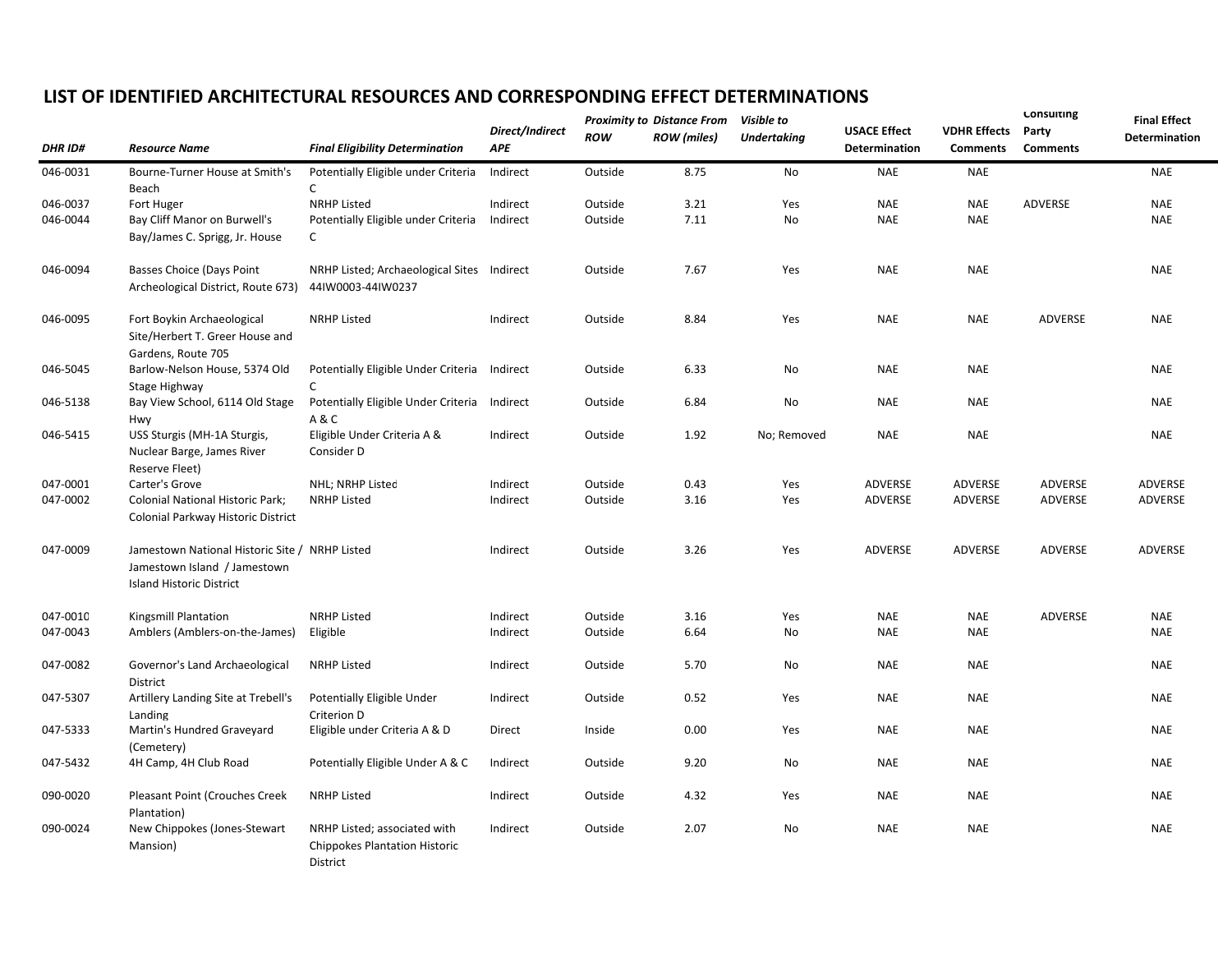| <b>DHR ID#</b>        | <b>Resource Name</b>                                                                        | <b>Final Eligibility Determination</b>                                            | Direct/Indirect<br><b>APE</b> | <b>ROW</b> | <b>Proximity to Distance From</b><br><b>ROW</b> (miles) | Visible to<br>Undertaking | <b>USACE Effect</b><br>Determination | <b>VDHR Effects</b><br><b>Comments</b> | <b>Consulting</b><br>Party<br><b>Comments</b> | <b>Final Effect</b><br>Determination |
|-----------------------|---------------------------------------------------------------------------------------------|-----------------------------------------------------------------------------------|-------------------------------|------------|---------------------------------------------------------|---------------------------|--------------------------------------|----------------------------------------|-----------------------------------------------|--------------------------------------|
| 090-0070/090-<br>0003 | <b>Chippokes Plantation Historic</b><br>District (Chippokes State Park)                     | <b>NRHP Listed</b>                                                                | Indirect                      | Outside    | 1.26                                                    | No                        | <b>NAE</b>                           | <b>NAE</b>                             |                                               | <b>NAE</b>                           |
| 090-0121              | Hog Island Wildlife Management<br>Area                                                      | Potentially Eligible Under<br>Criterion A & D for purposes of 106                 | Direct & Indirect Inside      |            | 0.00                                                    | Yes                       | ADVERSE                              | ADVERSE                                | ADVERSE                                       | ADVERSE                              |
| 090-5046              | <b>Scotland Wharf Historic District</b>                                                     | Potentially Eligible Under<br>Criterion A & C                                     | Indirect                      | Outside    | 5.03                                                    | Yes                       | <b>NAE</b>                           | <b>NAE</b>                             |                                               | <b>NAE</b>                           |
|                       | 090-5046-0001 House, 16177 Rolfe Hwy (Rt 31)                                                | Not Individually Eligible;<br>Contributing to Scotland Wharf<br><b>Hist Distr</b> | Indirect                      | Outside    | 5.16                                                    | No                        | <b>NAE</b>                           | <b>NAE</b>                             |                                               | <b>NAE</b>                           |
|                       | 090-5046-0002 House, 16223 Rolfe Hwy (Rt 31)                                                | Not Individually Eligible;<br>Contributing to Scotland Wharf<br><b>Hist Distr</b> | Indirect                      | Outside    | 5.16                                                    | Yes                       | <b>NAE</b>                           | <b>NAE</b>                             |                                               | <b>NAE</b>                           |
|                       | 090-5046-0003 House, 16239 Rolfe Hwy (Rt 31)                                                | Not Individually Eligible;<br>Contributing to Scotland Wharf<br><b>Hist Distr</b> | Indirect                      | Outside    | 5.16                                                    | No                        | <b>NAE</b>                           | <b>NAE</b>                             |                                               | <b>NAE</b>                           |
|                       | 090-5046-0004 House, 16271 Rolfe Hwy (Rt 31)                                                | Not Individually Eligible;<br>Contributing to Scotland Wharf<br><b>Hist Distr</b> | Indirect                      | Outside    | 5.14                                                    | No; Demolished            | <b>NAE</b>                           | <b>NAE</b>                             |                                               | <b>NAE</b>                           |
|                       | 090-5046-0008 House, 16206 Rolfe Hwy (Rt 31)                                                | Not Individually Eligible;<br>Contributing to Scotland Wharf<br><b>Hist Distr</b> | Indirect                      | Outside    | 5.12                                                    | No                        | <b>NAE</b>                           | <b>NAE</b>                             |                                               | <b>NAE</b>                           |
| 099-5241              | Yorktown and Yorktown<br><b>Battlefield (Colonial National</b><br>Monument/Historical Park) | Eligible                                                                          | Indirect                      | Outside    | 1.37                                                    | No                        | <b>NAE</b>                           | <b>NAE</b>                             |                                               | <b>NAE</b>                           |
| 099-5283              | Battle of Yorktown (Civil War)                                                              | Eligible                                                                          | Direct & Indirect Inside      |            | 0.00                                                    | Yes                       | <b>NAE</b>                           | ADVERSE                                | ADVERSE                                       | ADVERSE                              |
| 121-0006              | Matthew Jones House                                                                         | <b>NRHP Listed</b>                                                                | Indirect                      | Outside    | 1.93                                                    | Yes                       | <b>NAE</b>                           | <b>NAE</b>                             | ADVERSE                                       | <b>NAE</b>                           |
| 121-0017              | Crafford House Site/ Earthworks<br>(Fort Eustis)                                            | NRHP Listed as part of 121-<br>0027/44NN0070                                      | Indirect                      | Outside    | 3.38                                                    | Yes                       | <b>NAE</b>                           | <b>NAE</b>                             | ADVERSE                                       | <b>NAE</b>                           |
| 121-0027              | <b>Fort Crafford</b>                                                                        | <b>NRHP Listed</b>                                                                | Indirect                      | Outside    | 3.28                                                    | Yes                       | <b>NAE</b>                           | <b>ADVERSE</b>                         | ADVERSE                                       | ADVERSE                              |
| 121-0045              | S.S. John W. Brown                                                                          | <b>NRHP Listed</b>                                                                | Indirect                      | Outside    | 2.18                                                    | Yes                       | <b>NAE</b>                           | <b>NAE</b>                             |                                               | <b>NAE</b>                           |
| 121-5068              | Village of Lee Hall Historic District NRHP Listed                                           |                                                                                   | Indirect                      | Outside    | 0.25                                                    | No                        | <b>NAE</b>                           | <b>NAE</b>                             |                                               | <b>NAE</b>                           |
| 121-5070              | Ghost Fleet (James River Reserve<br>Fleet/ Maritime Admin. Non-<br><b>Retention Ships)</b>  | Eligible under Criterion A                                                        | Indirect                      | Outside    | 1.64                                                    | Yes                       | <b>NAE</b>                           | <b>NAE</b>                             |                                               | <b>NAE</b>                           |
|                       | <b>Battle of Green Springs</b>                                                              | <b>NRHP Listed</b>                                                                | Indirect                      | Outside    | 5.70                                                    | No                        | <b>NAE</b>                           | <b>NAE</b>                             |                                               | <b>NAE</b>                           |
|                       | Historic District (formerly                                                                 | Eligible under Criteria A, B, C & D                                               | Direct & Indirect             | Inside     | 0.00                                                    | Yes                       | ADVERSE                              | <b>ADVERSE</b>                         | ADVERSE                                       | ADVERSE                              |
|                       | Jamestown Island - Hog Island                                                               |                                                                                   |                               |            |                                                         |                           |                                      |                                        |                                               |                                      |

Cultural Landscape) including CAJO